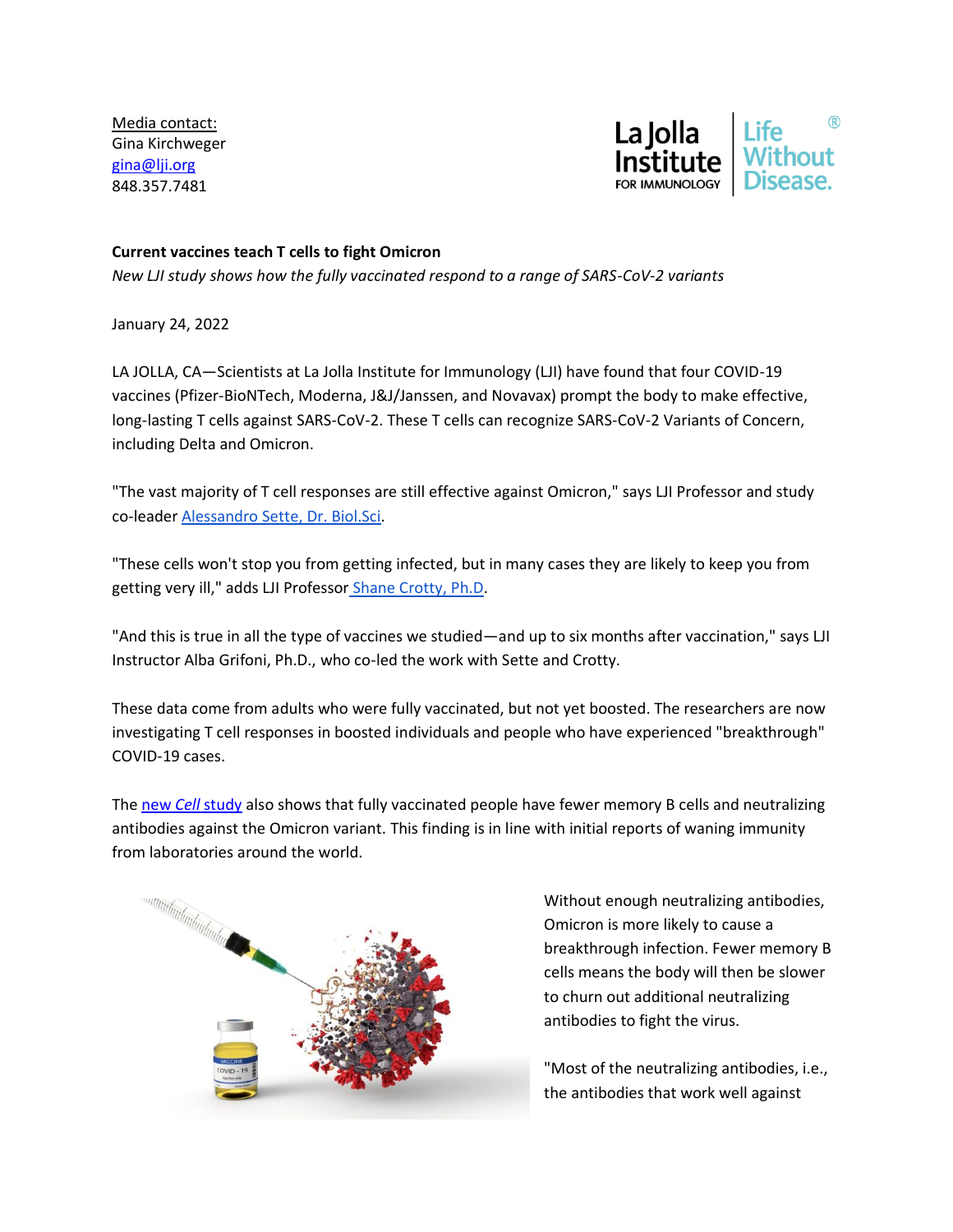SARS-CoV-2, bind to a region called the receptor binding domain, or RBD," says LJI Instructor Camila Coelho, Ph.D., who served as co-first author of the study. "Our study revealed that the 15 mutations present in Omicron RBD can considerably reduce the binding capacity of memory B cells, compared to other SARS-CoV-2 variants such as Alpha, Beta and Delta."

## **How T cells fight Omicron**

The good news is that neutralizing antibodies and memory B cells are just two arms of the body's adaptive immune response. In a person exposed to SARS-CoV-2, T cells do not prevent infection. Instead, T cells patrol the body and destroy cells that are already infected, which prevents a virus from multiplying and causing severe disease.

The LJI team believes the "second line of defense" from T cells helps explain why Omicron infections are less likely to lead to severe disease in fully vaccinated people. [\(The variant is also appears to infect](https://www.nature.com/articles/d41586-022-00007-8)  [different tissues\)](https://www.nature.com/articles/d41586-022-00007-8)

To know whether the vaccine-induced T cells they detected in their study were actually effective against variants such as Delta and Omicron, the scientists took a close look at how the T cells responded to different viral "epitopes."

Every virus is made up of proteins that form a certain shape or architecture. A viral epitope is a specific landmark on this architecture that T cells have been trained to recognize. The current COVID-19 vaccines were designed to teach the immune system to recognize specific epitopes on the initial "Alpha" variant of SARS-CoV-2. As the virus has mutated, its architecture has changed, and the concern is that immune cells will no longer recognize their targets.

The new study shows that while the architecture of Omicron is different enough to evade some neutralizing antibodies and memory B cells, memory T cells still do a good job of recognizing their targets, even on the highly mutated Omicron variant. Overall, at least 83 percent of the CD4+ (helper) T cell responses and 85 percent of the CD8+ T cell responses stayed the same, no matter the vaccine or the variant.

Crotty notes that the memory B cells that do bind Omicron are likely to also contribute to protection against severe disease. "Vaccinated people have memory CD4+ T cells, CD8+ T cells, and memory B cells to help fight the infection if the virus gets past the initial antibodies, and having multiple lines of defense is likely an important strength," Crotty says.

## **Omicron is still a threat**

The researchers emphasize that no one should count on T cell protection alone. The LJI study sheds light on immunity at the population level, but individual immune responses vary, and relying on one's untested immune system to fight COVID is a roll of the dice.